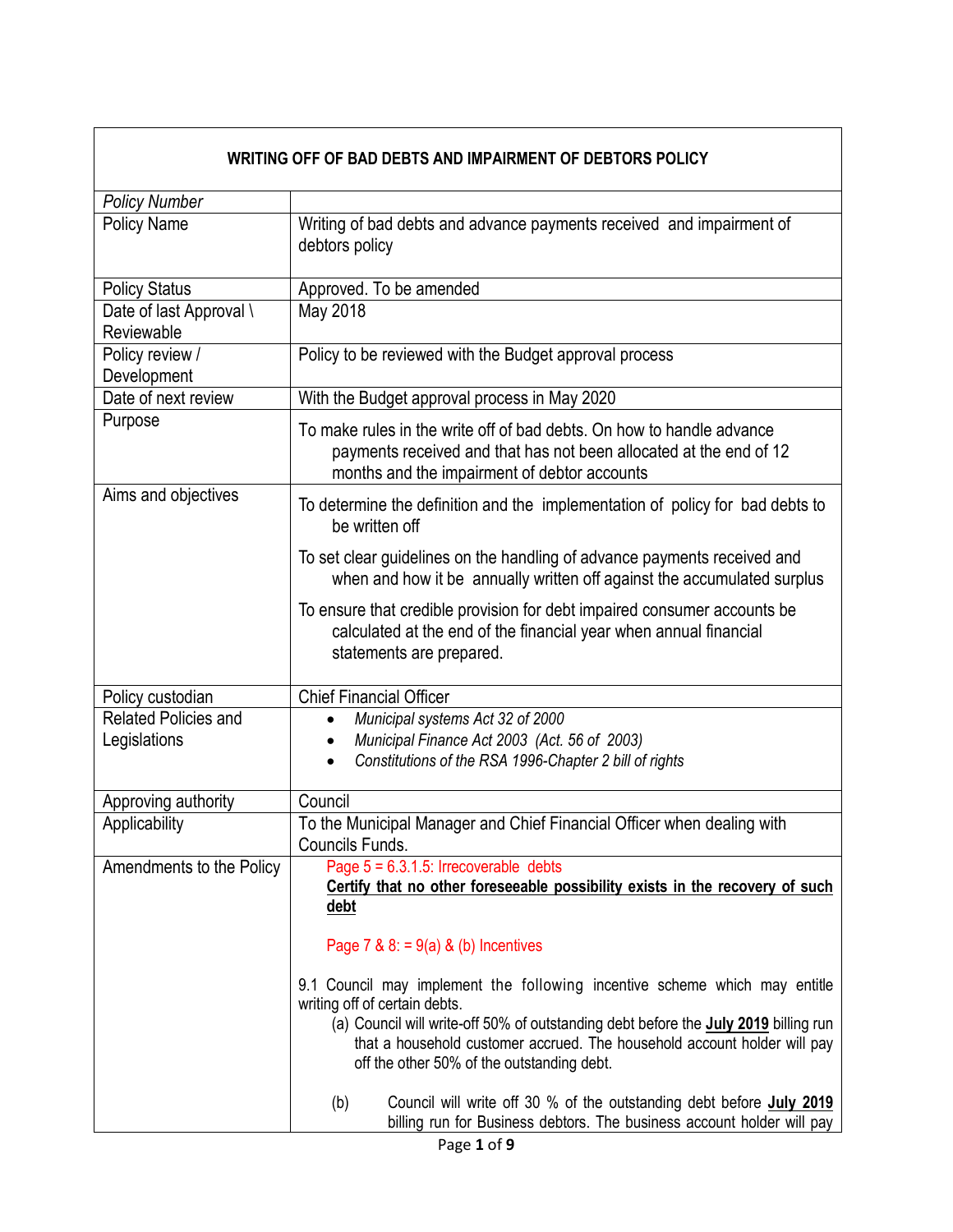|                                    | the other 70 % of the outstanding debt.                                                                                                                                                                                                                                                                                                                                                                                  |
|------------------------------------|--------------------------------------------------------------------------------------------------------------------------------------------------------------------------------------------------------------------------------------------------------------------------------------------------------------------------------------------------------------------------------------------------------------------------|
|                                    |                                                                                                                                                                                                                                                                                                                                                                                                                          |
|                                    | Page $8 = 9.2.4$ : Incentives                                                                                                                                                                                                                                                                                                                                                                                            |
|                                    | 9.2.4 The municipality can from time to time decide on an incentive scheme<br>or schemes that will have the purpose to decrease the outstanding debts to<br>the municipality and depending on available funds. This will only be done<br>to the situation. This policy cannot dictate such incentives schemes                                                                                                            |
|                                    | Page $8 = 10.1$ Debtors write-off<br>1.1 Debtors                                                                                                                                                                                                                                                                                                                                                                         |
|                                    | Debtors are evaluated at each reporting date and impaired on their payment ratio<br>which can be defined as the sum of the debtor's total payment for the year<br>divided by the debtor's total billing for the year.<br>Any payment ratio less than 100% will lead to a provision for a bad debt.<br>Any debt that is written off shall be done in accordance with GRAP<br>(Generally Recognized Accounting Practices). |
|                                    | Page $8 \& 9 = 11$ . Write off of advance payments received after a period of 12<br>months                                                                                                                                                                                                                                                                                                                               |
|                                    | 11. Write off of advance payments received after a period of 12 months                                                                                                                                                                                                                                                                                                                                                   |
|                                    | At the end of each financial year, after confirmation of the CFO per<br>memorandum to the Manager Revenue, that all advance payments received<br>per the municipality bank statement, which could not be allocated to a<br>consumer account at the end of 12 months, be written back to the<br>accumulated surplus of the municipality as part of the year end preparation<br>notes.                                     |
|                                    | That a register of such write-offs be kept annually and accumulatively in<br>order to reverse any transaction written off, if a consumer per request<br>submit proof of payment to the Manager Revenue, if in dispute.                                                                                                                                                                                                   |
|                                    | Page $9 = 12$ . Short title to be inclusive of advance payments                                                                                                                                                                                                                                                                                                                                                          |
|                                    | This policy shall be call the Writing Off of Irrecoverable Debts, advance<br>payments and Impairment of Debtors Policy.                                                                                                                                                                                                                                                                                                  |
| Policy Benchmark and<br>References | <b>Steve Tshwete Local Municipality</b>                                                                                                                                                                                                                                                                                                                                                                                  |
| <b>Stakeholders Consulted</b>      | Not applicable                                                                                                                                                                                                                                                                                                                                                                                                           |
| Accountability                     | The Municipal Manager is accountable for the proper implementation of this<br>policy in terms of the Municipal Finance Act 2003 (Act. 56 of 2003)                                                                                                                                                                                                                                                                        |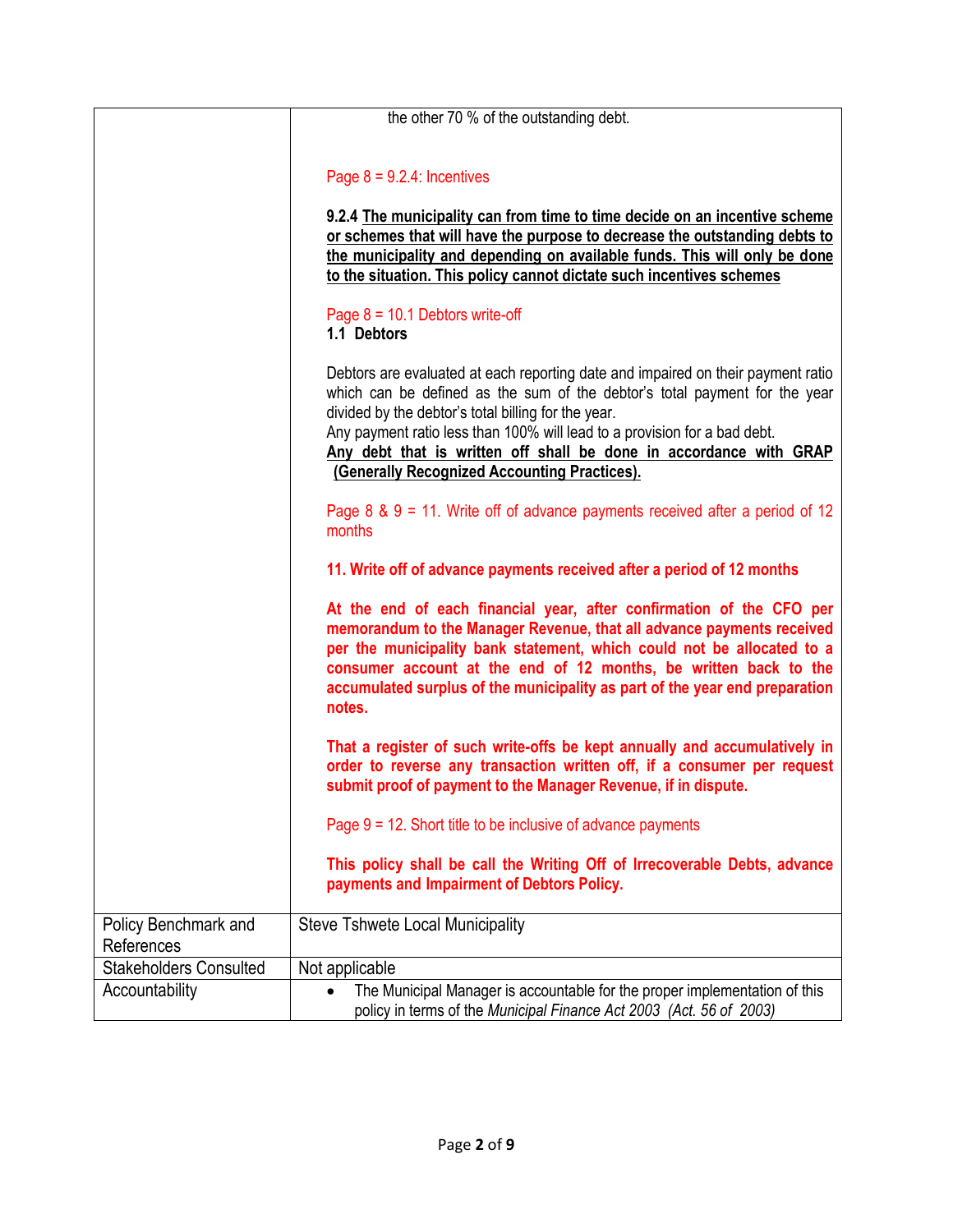# **MSUKALIGWA LOCAL MUNICIPALITY**



# **WRITING OFF BAD DEBTS & ADVANCE PAYMENTS RECEIVED AND IMPAIRMENT OF DEBTORS POLICY**

**1 JULY 2020 – 30 JUNE 2021 Council Resolution: LM 685(b)/06/2020**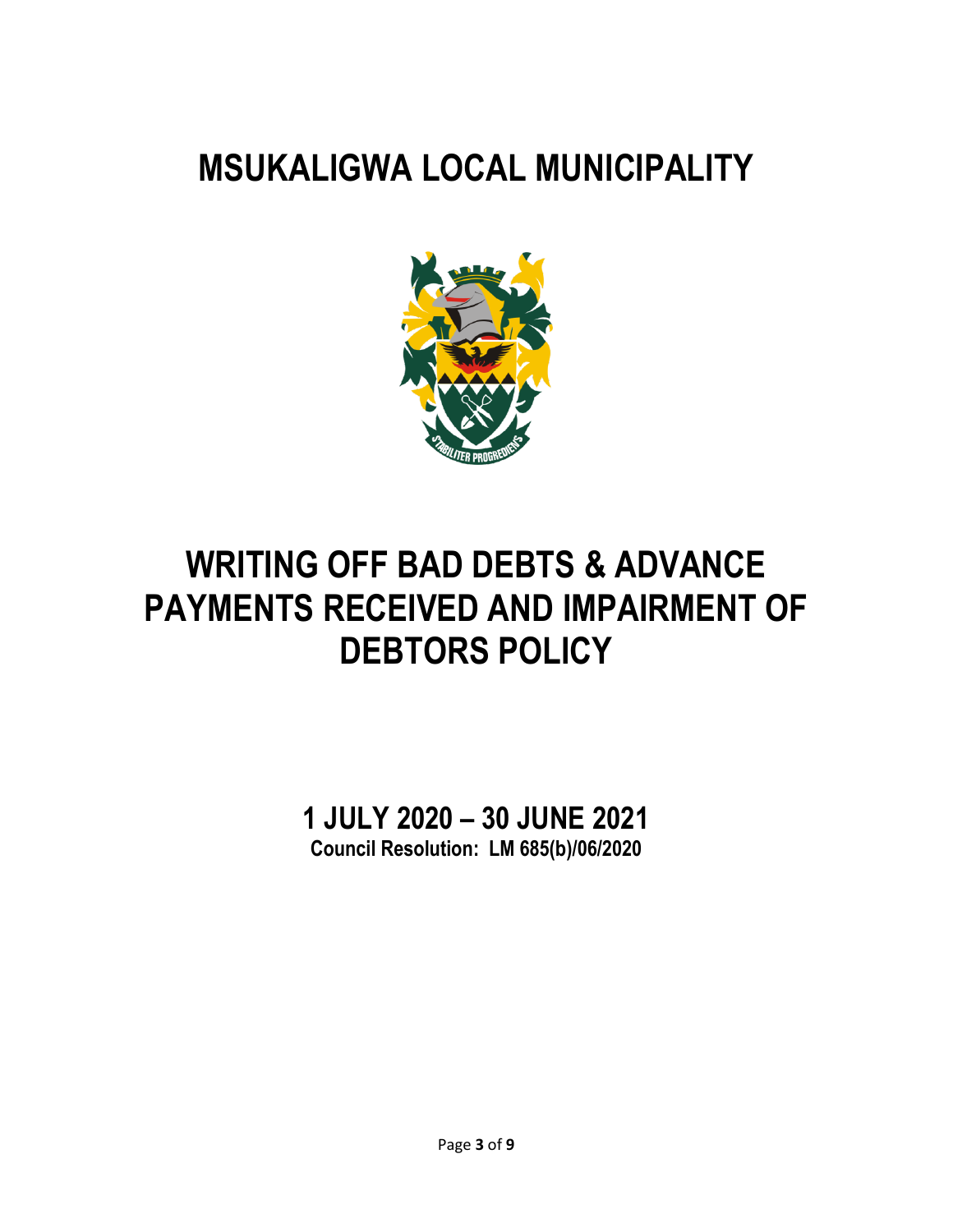## **1. INTRODUCTION**

The Council of Msukaligwa Local Municipality resolves in terms of section 97 (1)(d)(ii) of the Local Government : Municipal Systems Act, Act 32 of 2000 as amended and the Local Government Municipal Finance Management Act section 64 (f) to adopt the following as the policy on writing off the bad debts as irrecoverable and the impairment of debtors.

The Municipal Finance Management Act, Act 56 of 2003 states that the municipality must manage its revenue by ensuring a proper system of internal control exists in respect of debtors and revenue.

The municipality must budget for realistic anticipated revenue less an acceptable provision for bad debts.

The policy aims to ensure that debtors are disclosed in the annual financial statements at the amounts deemed to be collectable and uncollectable debt is written off within the guidelines of existing policies and applicable legislation. By adopting this policy clear guidelines are set on the treatment of the impairment of debtors and write-off of debtors.

## 2. **PREAMBLE**

The Municipal Finance Management Act (MFMA) Act 56 of 2003, aims to modernize budget and financial management practices in municipality in order to maximize the capacity of the municipality to deliver services to all residents, customers and users. It also give affect to the principles of transparency as required by sections 215 and 216 of the constitution.

The Council of the municipality in adopting this policy on writing off bad debts recognises its responsibilities as set out in chapter 9 of the Local Government Municipal Systems Act, Act 32 of 2000 as amended.

#### 3. **VISION**

The vision of the policy is to ensure that the debtors of the municipal Council are not over stated in the books of the Council:

- to ensure any long outstanding debt is evaluated in order to determine the possibility of realising such income as revenue.
- to ensure that where it is evident that a particular debt cannot be turned into a revenue such debt be procedurally regarded as irrecoverable.
- to ensure that the Council of the municipality makes enough provision for bad debts in the budget.
- to ensure that outstanding monies which have been outstanding for a long time after all attempts have been made in terms of recovering them should then be written off.

## 4. **STATEMENT**

This policy aims to set down principles for the implementation of the writing off of bad debts and the provision for doubtful debt.

## 5. **OBJECTIVES**

The objectives of this policy are to provide for:

- The identification of bad debts during the course of the financial year.
- The writing off of bad debts at least three months before the end of the financial year.
- The proper delegation of powers to the chief financial officer to write off bad debts up to a certain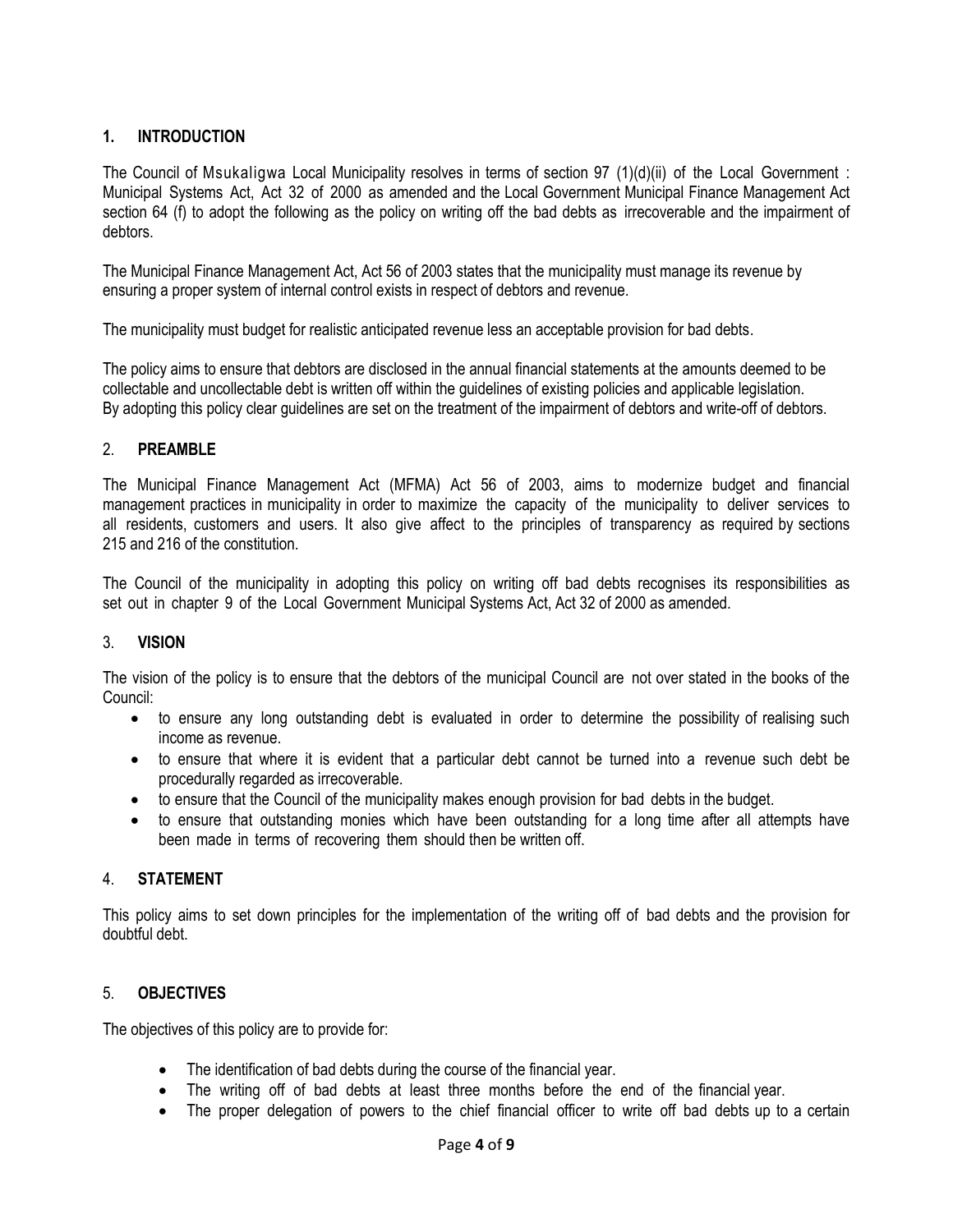amount.

- The proper provision for doubtful debt.
- Ensure any long outstanding debt is evaluated in order to determine the possibility of realizing such income as revenue.
- Ensure that where it is evident that a particular debt cannot be turned into a revenue such debt be procedurally regarded as irrecoverable.
- Ensure that the Council of the municipality makes enough provision for bad debts in the budget.
- Ensure that outstanding monies which have been outstanding for a long time after all attempts have been made in terms of recovering them should then be written off.

### 6. **IDENTIFICATION OF IRRECOVERABLE DEBTS**

- **6.1** When the municipality identifies customers whose debts appear to be irrecoverable even after the whole credit control and debt collection process has been followed in terms of trying to obtain payment, then such accounts should be regarded as irrecoverable.
- **6.2** Once the debt is regarded as irrecoverable during the course of the year it must be grouped with others so that at the latest by April every year the report should serve before the Council in order to write off the irrecoverable debts.
- **6.3** Debt can be regarded as irrecoverable under the following circumstances:-

#### 6.3.1 **General**

- 6.3.1.1 Debt that was subjected to all the debt collection procedures provided for in this policy and still was unsuccessful to collect the debt and where the debt collection process had to be abandoned.
- 6.3.1.2 Debt of which the cost to collect debt has exceeded the debt amount.
- 6.3.1.3 Debt of indigent debtors that cannot be collected after the implementation of the debt collection procedures applicable to indigent consumers provided for in this policy.
- 6.3.1.4 Small amount debt which the cost to collect the debt is more than the debt amount.
- **6.3.1.5 Certify that no other foreseeable possibility exists in the recovery of such debt.**

#### 6.3.2 **Debt of deceased estates**-

- 6.3.2.1 Claims must have been submitted to the estate of the deceased;
- 6.3.2.2 The executor of the estate advised Council in writing that there are no funds in the estate, and if the heir is employed he will be fully liable for the outstanding debt.

#### 6.3.3 **Debt of debtors who have emigrated-**

- 6.3.3.1 Debt collection procedures must have been implemented;
- 6.3.3.2 Council was informed by a reliable source that the debtor had emigrated.

## 6.3.4 **Debt that has prescribed-**

- 6.3.4.1 Debt collection procedures must have been implemented;
- 6.3.4.2 Debt must be older than three years;
- 6.3.4.3 Debt must comply with the provisions of section 10 Chapter III of the Prescription Act No 68 of 1969.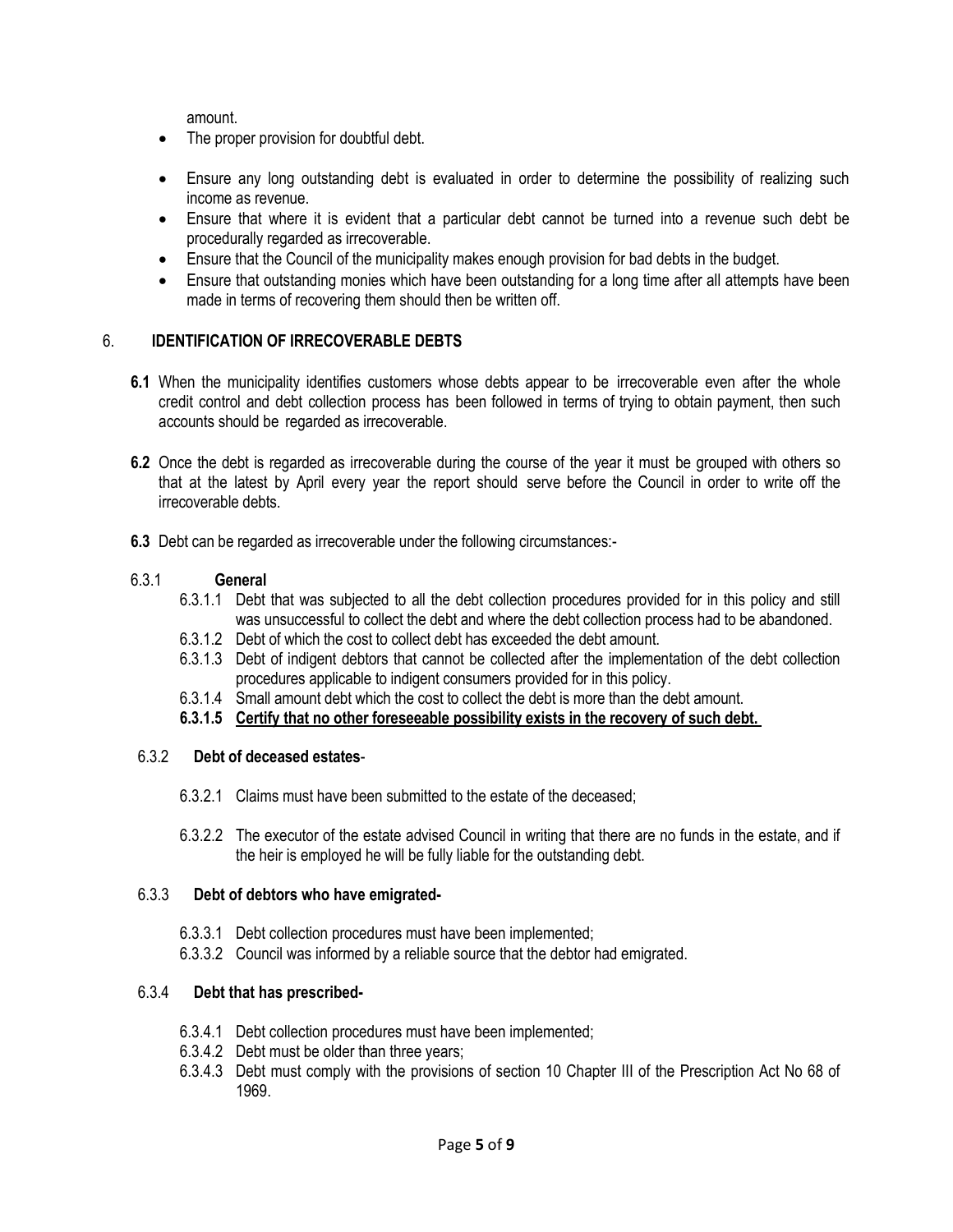#### 6.3.5 **Debt of insolvent estates-**

- 6.3.5.1 Debt collection procedures must have been implemented;
- 6.3.5.2 Claims must have been submitted to the liquidators of the insolvent estate;
- **6.3.5.3** The liquidators of the insolvent estate must advise Council in writing that there are no funds in the estate.
- 6.3.5.4 Council received dividends on the amount owing and was advised that the estate had been finalized and there will be no further dividends forthcoming;
- 6.3.6 Debt of Indigent Households
	- 6.3.6.1 Approved indigent debtors who qualify and remain with indigent status for more than two years, with the balances transferred to an abeyance account may be written off after obtaining a council resolution.
	- 6.3.6.2 Any debt accrued, in excess of the discounted monthly levies, will be recoverable in terms of the credit control policy.

### 7. **WRITING OFF OF IRRECOVERABLE DEBTS**

Where debts are identified as being irrecoverable, the process of writing off will be treated as follows:

#### **7.1 Amounts equal to or lower than amounts delegated to the Chief Financial Officer (CFO) by Council resolution from time to time (R 100 at the time of the policy adoption)**

7.1.1 The Income Manager must prepare a report within the delegated powers of the CFO containing the following:

- consumer details:
- irrecoverable amount broken down by service;
- details on credit and debt collection processes followed to recover the debt;
- reasons that led to debt being identified as being irrecoverable;
- confirmation that all available avenues to recover debt have been exchanged; and
- confirmation that further actions would be fruitless and not cost effective.
- 7.1.2 The Income Manager must recommended the writing off to the CFO for consideration.
- 7.1.3 Upon approval by the CFO, the credit control section will draw a Msukaligwa Municipality journal against the debt impairment provision vote in the income and expenditure ledger and process it against the relevant debtors account.
- 7.1.4 The Income Manager must annually prepare a reconciliation of debt impairment accounts/votes with supporting documentation to be submitted to the budget office by no later than 20 July of each year to be retained for audit purposes.

#### **7.2 Amounts exceeding the CFO delegated authority**

- 7.2.1 The Income Manager must prepare a report in excess of the CFO delegated powers containing the following:
	- consumer details;
	- irrecoverable amount broken down per service;
	- details on credit and debt collection processes followed to recover the debt;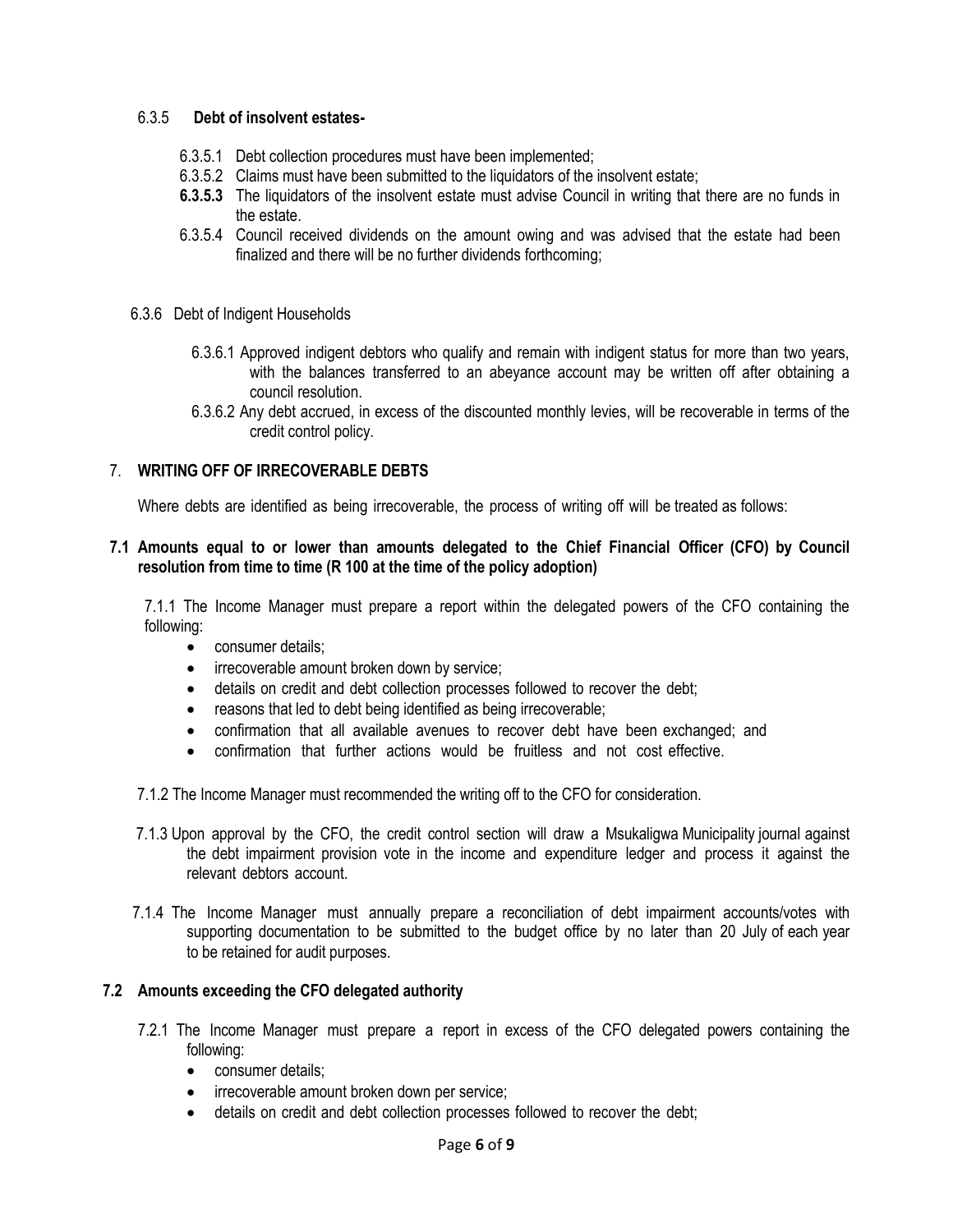- reasons that led to debt being identified as being irrecoverable;
- confirmation that all available avenues to recover debt have been exchanged; and
- confirmation that further actions would be fruitless and not cost effective.
- 7.2.2 The report of the Income Manager must recommend the writing off to the Mayoral Committee for consideration. The final report to the Mayoral Committee must be signed off by the CFO.
- 7.2.3 Upon approval by the Council, the credit control section will draw a Msukaligwa Municipality journal against the debt impairment provision votes in the income and expenditure ledger and process it against the relevant debtors account.

### **7.3 Specific debt write offs**

- 7.3.1 The Income Manager may submit a report to the Mayoral Committee from time to time for specific uncollectable debt transactions such as:
	- liquidations in terms of section 89 of the Insolvency Act, Act 24 of 1936;
	- erven brought back by Council;
	- outstanding debts that are older than two (2) years that cannot be recovered during the transfer of immovable property as in terms of section 118 (1)(b) of the Systems Act, Act 32 of 2000; and/or
	- for a specific debt category
	- The report for specific debt write offs must contain the following:
	- customer details:
	- reason for specific debt write offs;
	- amount to be written off broken down per service; and
	- confirmation that further actions would be fruitless and not cost effective.
- 7.3.2 The report of the Income Manager must recommend the writing off to the Mayoral Committee for consideration. The final report to the Mayoral Committee must be signed off by the CFO. Upon approval by the Council, the credit control section will draw a Msukaligwa Municipality journal against the debt impairment provision votes in the income and expenditure ledger and process it against the relevant debtors account.

#### **7.4 Reconciliation of debt impairment accounts/votes**

7.4.1 The Income Manager must annually prepare a reconciliation of debt impairment accounts/votes with supporting documentation to be submitted to the Budget Office by no later than 20 July of each year to be retained for audit purposes.

#### 8. **RECOVERY OF IRRECOVERABLE DEBTS**

Should there be a payment in respect of the account which has already been written off, such monies must be allocated to the specific vote number designed for the recovery of irrecoverable debts.

#### 9. **INCENTIVES**

- 9.1 Council may implement the following incentive scheme which may entitle writing off of certain debts.
	- (a) Council will write-off 50% of outstanding debt before the **July 2019** billing run that a household customer accrued. The household account holder will pay off the other 50% of the outstanding debt.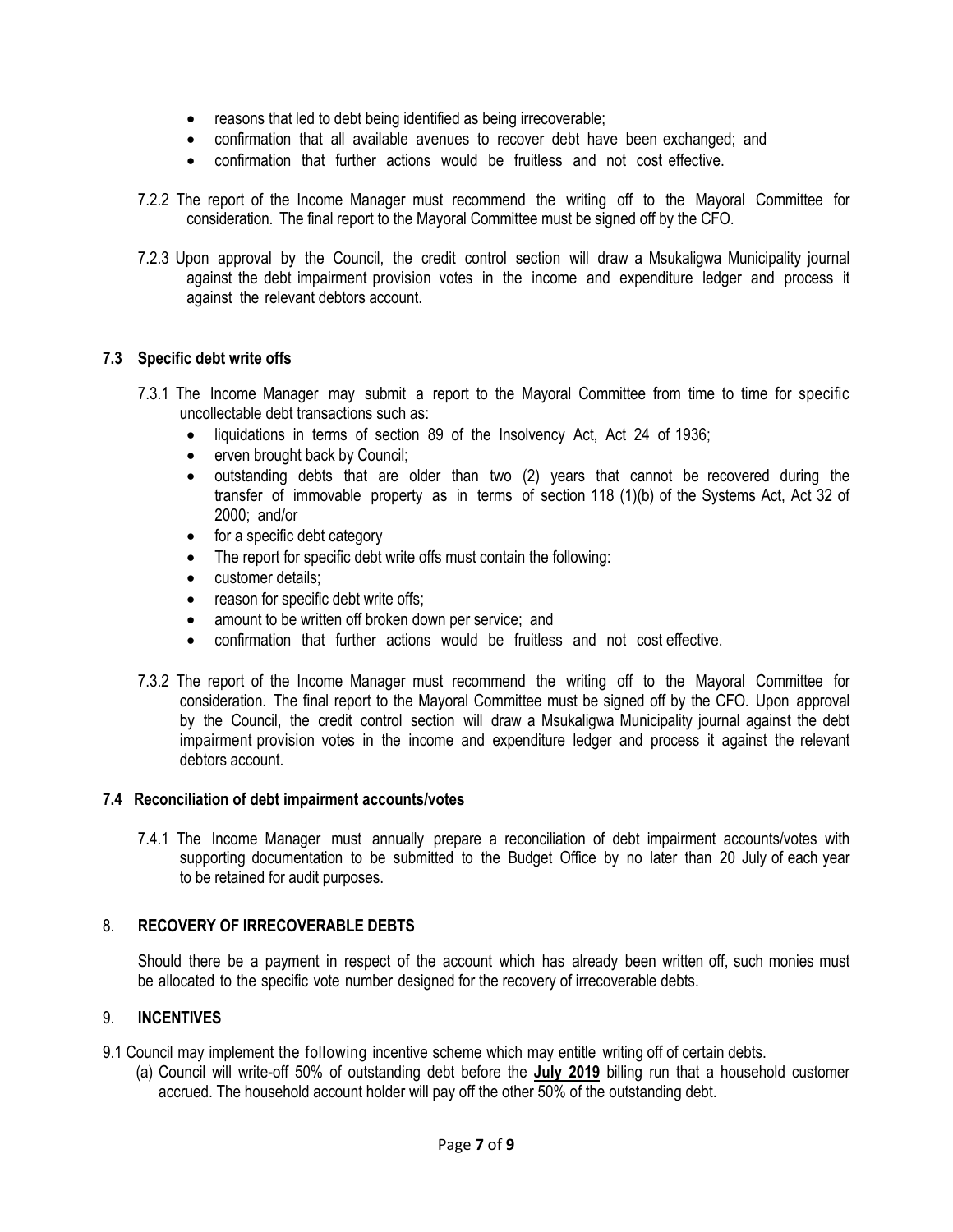- (b) Council will write off 30 % of the outstanding debt before **July 2019** billing run for Business debtors. The business account holder will pay the other 70 % of the outstanding debt.
- 9.2.1. The household customer and Business consumers who cannot afford to pay as per above incentive, the customer will pay back the arrears incentive over the period of one year.
- 9.2.2. Should the customer default to the above arrangement, the council will cancel the incentive and the original outstanding amount will become due and payable and Council may institute legal action for the recovery thereof.
- 9.2.3 The incentive will not be applicable to Government or school debtors

#### **9.2.4 The municipality can from time to time decide on an incentive scheme or schemes that will have the purpose to decrease the outstanding debts to the municipality and depending on available funds. This will only be done to the situation. This policy cannot dictate such incentives schemes.**

#### 10. **IMPAIRMENT OF DEBTORS (PROVISION FOR DOUBTFUL DEBT)**

Consumer debtors (accounts receivable), long term receivables and other debtors are stated at cost, less a provision for bad debt.

Significant financial difficulties of the debtor and default or delinquency in payments or all debt outstanding for more than 30 days are considered indicators to determine that debtors are impaired.

Impairment of debtors (provision for doubtful debt) is recognized as an expense in the statement of financial performance. When an under recovery occurs during the financial year an additional contribution for impairment is made at year end.

In the assessment for impairment the following methodologies are applied:

#### **10.1 Debtors**

Debtors are evaluated at each reporting date and impaired on their payment ratio which can be defined as the sum of the debtor's total payment for the year divided by the debtor's total billing for the year.

Any payment ratio less than 100% will lead to a provision for a bad debt.

#### **Any debt that is written off shall be done in accordance with GRAP (Generally Recognized Accounting Practices).**

#### **10.2 Sundry debtors**

Sundry debtors may be assessed individually for impairment when necessary to ensure that no evidence exists that these debtors are irrecoverable should the process in 10.1 not be sufficient.

#### **10.3 Sale of erven**

Loans were given at a low interest rate of 7,5% per annum to encourage development through the sale of erven since the inception of the MFMA no new loans are granted. These debtor accounts may be assessed individually to establish whether evidence exists for impairment that these debtors are irrecoverable.

#### **11. Write off of advance payments received after a period of 12 months**

**At the end of each financial year, after confirmation of the CFO per memorandum to the Manager Revenue, that all advance payments received per the municipality bank statement, which could not be allocated to a**